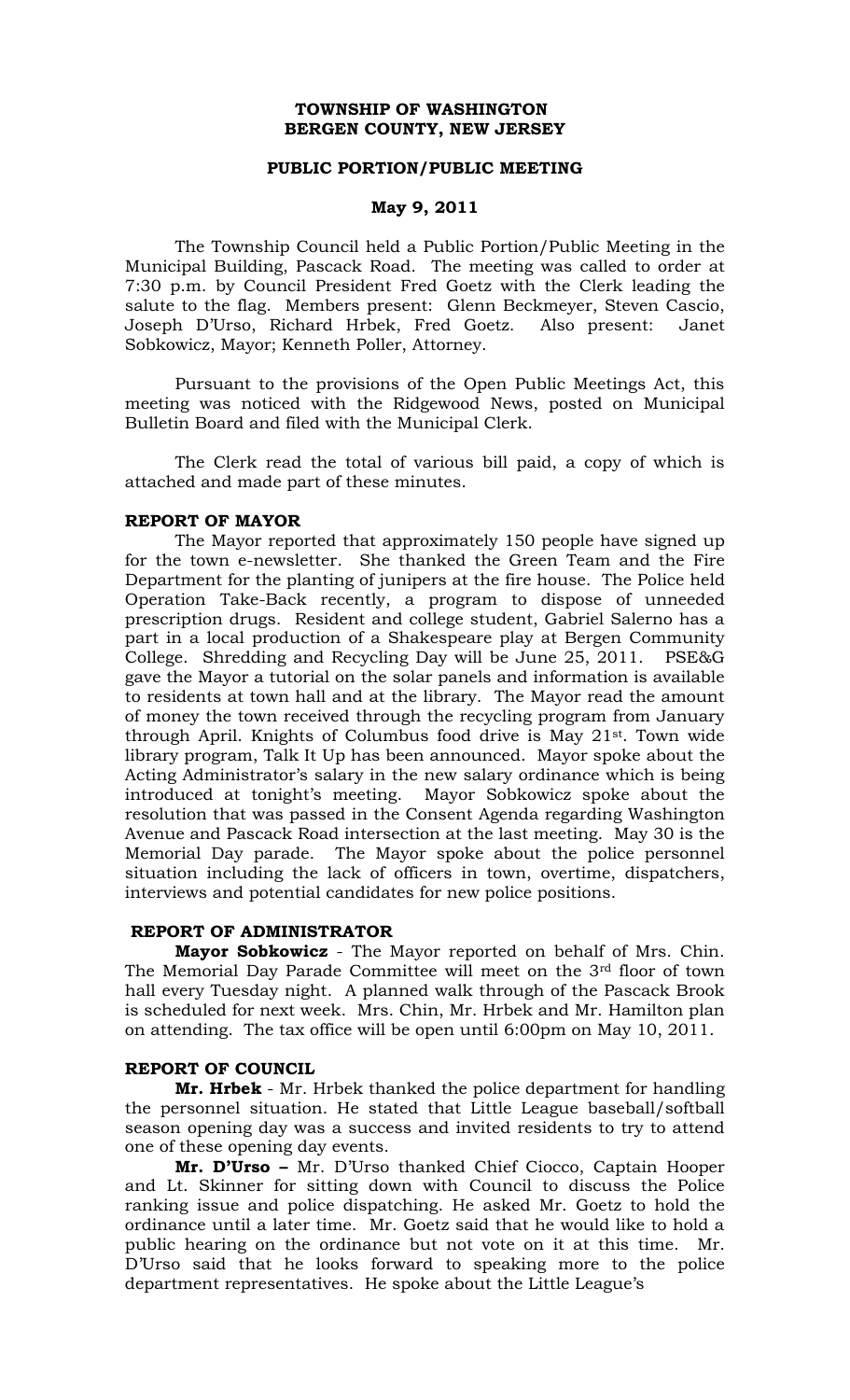Page 2 May 9, 2011

successful opening day event. He thanked the administration for trimming some dangerous branches at Clark field. He stated that the on-line registration for sports will be starting this week. Also, George School sidewalks will be started as soon as school is out for the summer. Mr. D'Urso spoke about a property buyout that Mr. Poller and Council attempted to broker with residents. There are many small town-owned properties that the town could sell to residents and it will be looked at.

**Mr. Beckmeyer** – Mr. Beckmeyer congratulated the Little League opening day children and volunteers. He stated that he appreciates the continued dialogs between the Police and Council and feels more information is needed before bringing the Police ranking ordinance back to the public.

**Dr. Cascio** – Dr. Cascio thanked everyone for coming out. Thanked the police for their input on the police ordinance. He said that he is continuing to investigate police dispatching as a shared service and will only pursue the issue if it is a good fit for the town. He congratulated the Little League on their opening day.

**Mr. Goetz** – Mr. Goetz congratulated the Little League and thanked the volunteers that ran opening day. Mr. Goetz initiated a discussion with Council about tabling the Police ranking ordinance at tonight's meeting and it was agreed that the public would have the opportunity to comment on the ordinance during the public portion of the meeting.

# **APPROVAL OF MINUTES**

A motion was made by Mr. Beckmeyer, seconded by Mr. D'Urso to approve the minutes for April 11, 2011, Public and Conference minutes. Ayes: Councilmen Beckmeyer, Cascio, D'Urso, Hrbek, Goetz Nays: None

#### **PUBLIC PORTION**

A motion was made by Dr. Cascio, seconded by Mr. Hrbek to open the public discussion.

Ayes: Councilpersons Beckmeyer, Cascio, D'Urso, Hrbek, Goetz Nays: None

**Peter Mayer, 133 Woodfield Road** – Mr. Mayer stated that the town could save taxpayer money by adopting a resolution that says the town will not put any money into the improvements for the intersection of Pascack Road and Washington Avenue since the roads are county roads. His second idea pertained to the owner of Season's. He stated that the Council should stop the owner of Season's from turning the intersection of Pascack Road and Washington Avenue into urban blight. Mr. Goetz said that the matter is going in front of the Zoning Board of Adjustment, and the Council has no power in that case. Mr. Mayer stated that the Council needs to stand up for the residents.

**Stefan Malaszuk, 925 Washington Avenue** – Mr. Malaszuk said that he has been in front of Council six times concerning his driveway issue. The county attempted to fix his drainage problems by putting \$40,000 worth of storm drains in the curbs. It did not fix the problem. He stated that if the county would put a new driveway on Jackson for him than the problem would be solved. Mr. Goetz said that he sympathized as he lives on Washington Avenue. He said that he will ask the administration to have the DMF shovel the snow closer to the curb and run the street sweeper more often. Mayor Sobkowicz stated that she asked the town engineer to check into the situation.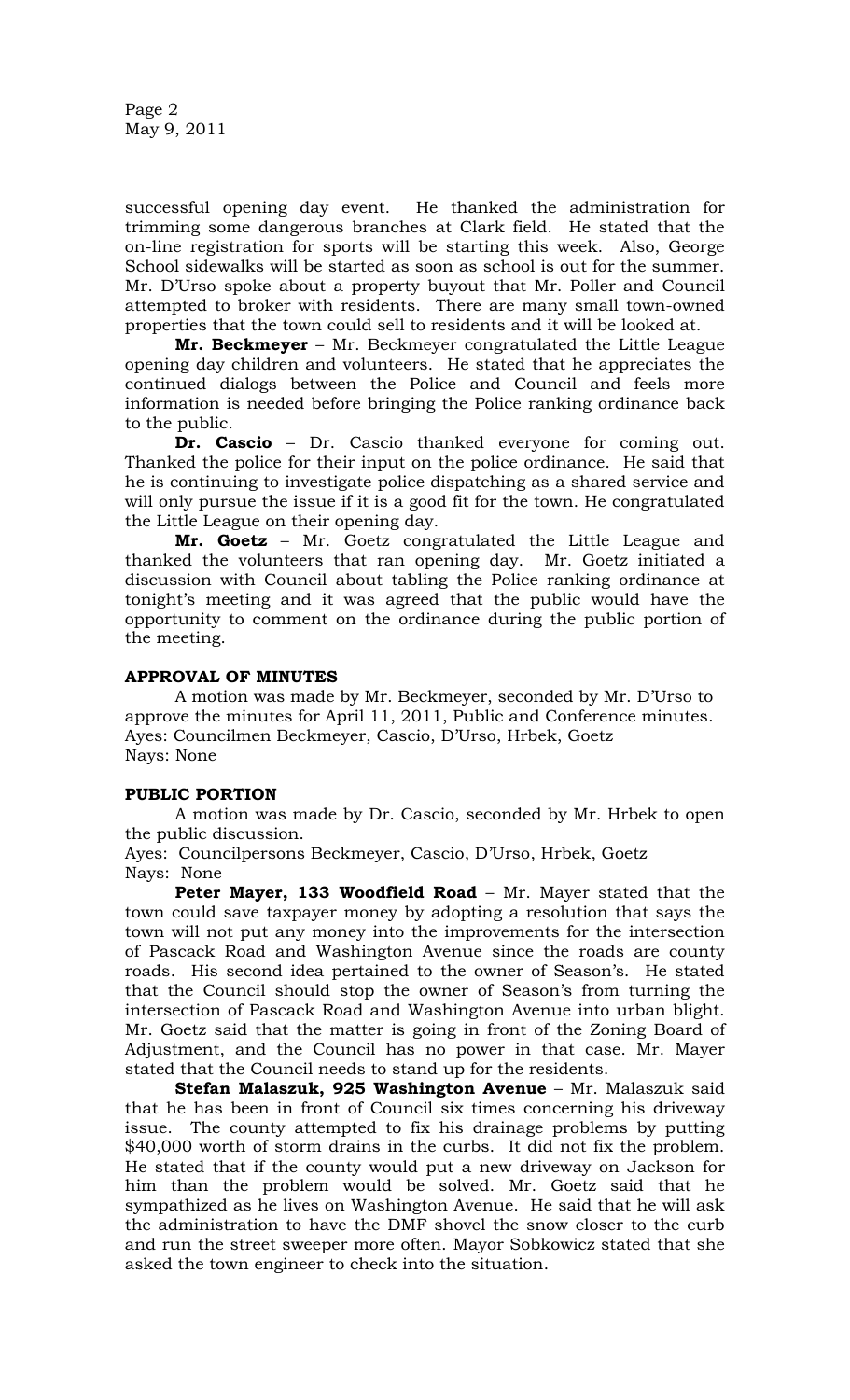Page 3 May 9, 2011

**David Snyde, 91 Windsor Circle** – Mr. Snyde spoke about the need to add police officers to the town's department for the sake of the town's safety. He spoke about the overgrowth of greenery obscuring the sign for Seven Chimneys on Ridgewood Road. Mayor Sobkowicz said that she has already ordered the vegetation to be cut down. He asked about the cell tower. Mr. Poller said that Verizon has not called him yet. He spoke about the groups who hold Shake a Can events in town. He said that they should solicit at the shopping center instead of the street corners. He spoke about the zoning board meeting he attended for the Sky Trading application. He said the board did not know what traffic grid lock was and that all residents should go to meetings.

**Elizabeth Leahy, 275 Wilson Avenue** – Mrs. Leahy said that she has heard the cell tower has been proposed to go near her house and she is against putting it there.

**Donald DeRosa, 33 Reagan Way** – Mr. DeRosa said that he recently heard that the cell tower may be built near his house and would like to know what criteria is used to make a location viable. Mr. Goetz said that the carrier is looking at alternatives but at this time the cell tower is expected to be built on town-owned property.

**Rosa D'Ambra, 423 Colonial Boulevard** – Mrs. D'Ambra asked where the cell tower carrier is looking at an alternative location. She was told on Wilson Avenue behind the Doghouse.

**Joanne Anastasi, 330 Pascack Road** – Mrs. Anastasi asked if the town has gotten the study about the cell tower on the GSP. Mr. D'Urso stated that only T-Mobile is located on that pole. The town does not have a current written report on that tower. He said that there was a recent meeting with the cell carrier representatives who said Pascack Road is in a valley and a tower is needed for better coverage. Mrs. Anastasi stated she has satisfactory cell service with her carrier. Mr. D'Urso agreed he does also. He stated that he wants the pole done right so that the town does not have to deal with an additional pole in the future.

**Bea Napier, 324 Hudson Avenue** – Mrs. Napier stated that she has a petition against the cell tower being erected on Hudson Avenue. She spoke about the heavy parking situation on the streets around the municipal building at times and the danger it could incur if emergency vehicles needed to get up Hudson Avenue due to the cell tower.

**Raymond Benroth, 838 Crest Place** – Mr. Benroth said that he wants to see some action taken and not just talk.

There being no further questions or comments from the public, a motion was made by Mr. D'Urso, seconded by Mr. Beckmeyer to close the public portion of the meeting.

Ayes: Councilmen Beckmeyer, Cascio, D'Urso, Hrbek, Goetz Nays: None.

#### **ORDINANCES:**

A motion was made by Mr. D'Urso, seconded by Mr. Cascio to table Ordinance No. 11-04, Police Table of Organization. Ayes: Councilpersons Beckmeyer, Cascio, D'Urso, Hrbek, Goetz Nays: None

The Clerk read Ordinance 11-09 entitled: CALANEDAR YEAR 2011 ORDINANCE TO EXCEED THE MUNICIPAL BUDGET COST OF LIVING ALLOWANCE AND TO ESTABLISH A CAP BANK (N.J.S.A. 40A-4-45.14).

A motion was made by Dr. Cascio, seconded by Mr. Hrbek to introduce and pass Ordinance 11-09 at second reading by title.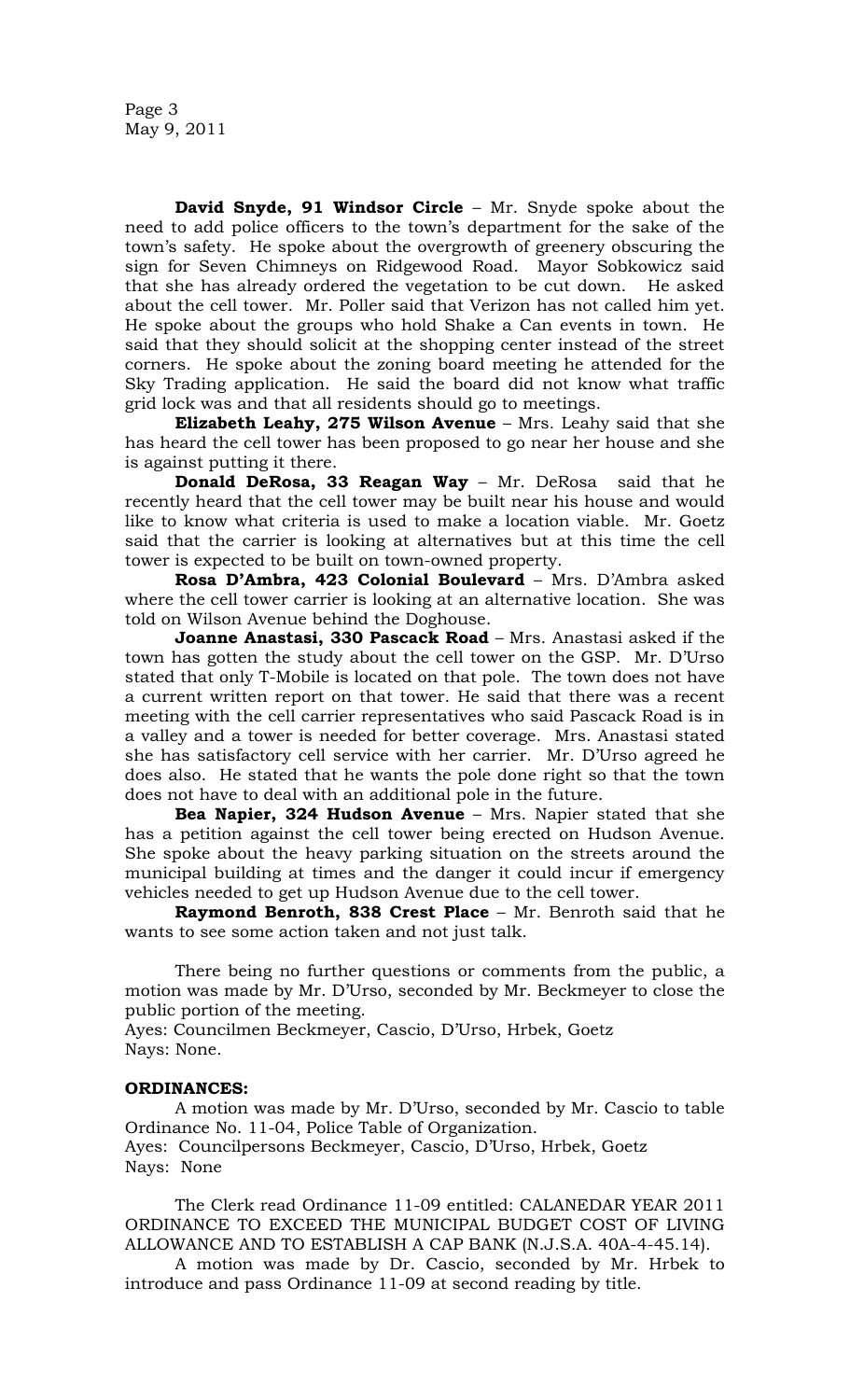Page 4 May 9, 2011

Ayes: Councilpersons Beckmeyer, Cascio, D'Urso, Hrbek, Goetz Nays: None

The following resolution was presented and adopted on a motion by Mr. Beckmeyer, seconded by Dr. Cascio.

Ayes: Councilpersons Beckmeyer, Cascio, D'Urso, Hrbek, Goetz Nays: None

BE AND IT IS RESOLVED, by the Township Council of the Township of Washington that Ordinance No. 11-09 entitled: CALENDAR YEAR 2011 ORDINANCE TO EXCEED THE MUNICIPAL BUDGET COST OF LIVING ALLOWANCE AND TO ESTABLISH A CAP BANK (N.J.S.A. 40a-4-45) be read on second reading and the public hearing be held thereon pursuant to law.

A motion was made by Dr. Cascio, seconded by Mr. Beckmeyer to open the public hearing, and there being no comments or questions was closed on a motion by Dr. Cascio, seconded by Mr. Beckmeyer. Ayes: Councilpersons Beckmeyer, Casio, D'Urso, Hrbek, Goetz Nays: None

A motion was made by Mr. Beckmeyer, seconded by Dr. Cascio to pass Ordinance 11-09 at second and final reading, submit same to the Mayor for her approval and thereafter be published according to law. Ayes: Councilpersons Beckmeyer, Cascio, D'Urso, Hrbek, Goetz Nays: None

The Clerk read Ordinance 11-10 entitled: AN ORDINANCE AMENDING ALCOHOL BEVERAGE FEES EFFECTIVE IN THE TOWNSHIP OF WASHINGTON

A motion was made by Mr. Hrbek, seconded by Dr. Cascio to introduce and pass Ordinance 11-10 at second reading by title. Ayes: Councilpersons Beckmeyer, Cascio, D'Urso, Hrbek, Goetz

Nays: None

The following resolution was presented and adopted on a motion by Dr. Cascio, seconded by Mr. Hrbek.

Ayes: Councilpersons Beckmeyer, Cascio, D'Urso, Hrbek, Goetz Nays: None

BE AND IT IS RESOLVED, by the Township Council of the Township of Washington that Ordinance No. 11-07 entitled: AN ORDINANCE AMENDING ALCOHOL BEVERAGE FEES EFFECTIVE IN THE TOWNSHIP OF WASHINGTON be read on second reading and the public hearing be held thereon pursuant to law.

A motion was made by Mr. Beckmeyer, seconded by Dr. Cascio to open the public hearing, and there being no comments or questions was closed on a motion by Dr. Cascio, seconded by Mr. Hrbek.

Ayes: Councilpersons Beckmeyer, Casio, D'Urso, Hrbek, Goetz Nays: None

A motion was made by Mr. Hrbek, seconded by Mr. D'Urso to pass Ordinance 11-10 at second and final reading, submit same to the Mayor for her approval and thereafter be published according to law. Ayes: Councilpersons Beckmeyer, Cascio, D'Urso, Hrbek, Goetz Nays: None

The Clerk read Ordinance 11-08 entitled: AN ORDINANCE UNDER CHAPTER 55 OF THE CODE OF THE TOWNSHIP OF WASHINGTON SETTING FORTH THE RATE OF COMPENDSATION AND MANNER OF PAYMENT OF OFFICERS AND EMPLOYEES IN SAID MUNICIPALITY FOR THE YEAR 2011.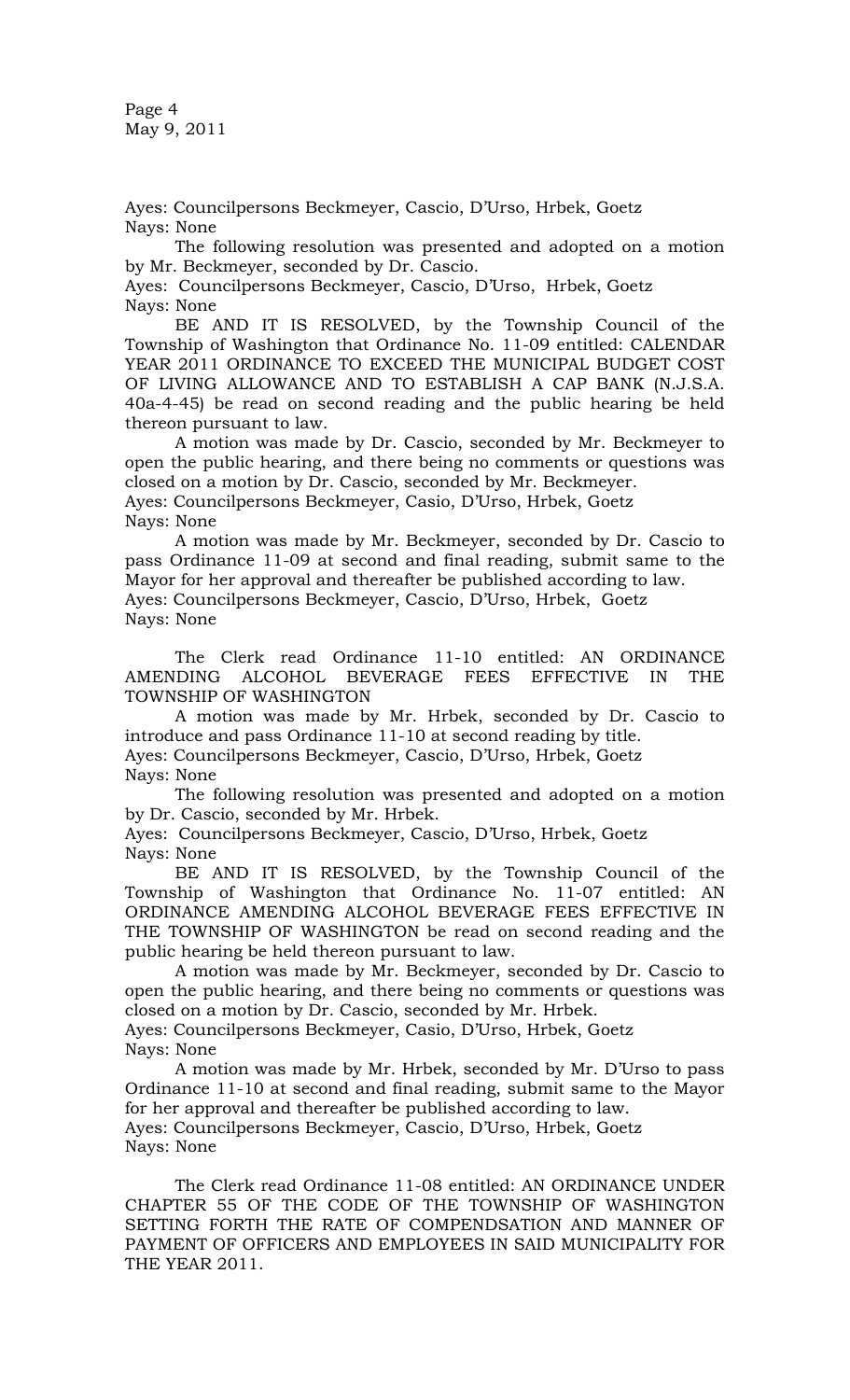Page 5 May 9, 2011

A motion was made by Dr. Cascio, seconded by Mr. Hrbek to introduce and pass Ordinance 11-08 at first reading by title.

Ayes: Councilpersons Beckmeyer, Cascio, D'Urso, Hrbek, Goetz. Nays: None

The following resolution was presented and adopted on a motion by Dr. Cascio, seconded by Mr. D'Urso.

Ayes: Councilpersons Beckmeyer, Cascio, D'Urso, Hrbek, Goetz Nays: None

WHEREAS, Ordinance No.11-08 entitled: AN ORDINANCE UNDER CHAPTER 55 OF THE CODE OF THE TOWNSHIP OF WASHINGTON SETTING FORTH THE RATE OF COMPENSATION AND MANNER OF PAYMENT OF OFFICERS AND EMPLOYEES IN SAID MUNICIPALITY FOR THE YEAR 2011 was introduced and passed at first reading by title at a meeting of the Township Council of the Township of Washington on the 9th day of May 2011.

NOW, THEREFORE, BE IT RESOLVED, that further consideration for final passage and public hearing of said ordinance shall be held on the 23rd day of May, 2011 at 7:30 o'clock in the evening, prevailing time, or as soon thereafter as said matter can by reached in the Municipal Building, Pascack Road, Township of Washington, NJ at which time and place all persons who may be interested will be given an opportunity to be heard concerning said ordinance;

BE IT FURTHER RESOLVED, that the Township Clerk is authorized to advertise in the Ridgewood News a newspaper circulated in this Township, the introduction and notice of further consideration for final passage and public hearing of this ordinance as required by law. Ayes: Councilpersons Beckmeyer, Cascio, D'Urso, Hrbek, Goetz Nays: None

The Clerk read Ordinance 11-12 entitled: AN ORDINANCE PROVIDING HOURSOF OPERATION FOR RETAIL BUSINESSES.

A motion was made by Mr. D'Urso, seconded by Dr. Cascio to introduce and pass Ordinance 11-12 at first reading by title.

Ayes: Councilpersons Beckmeyer, Cascio, D'Urso, Hrbek, Goetz. Nays: None

The following resolution was presented and adopted on a motion by Mr. D'Urso, seconded by Dr. Cascio.

Ayes: Councilpersons Beckmeyer, Cascio, D'Urso, Hrbek, Goetz Nays: None

WHEREAS, Ordinance No.11-12 entitled: AN ORDINANCE PROVIDING HOURS OF OPERATION FOR RETAIL BUSINESSSES was introduced and passed at first reading by title at a meeting of the Township Council of the Township of Washington on the 9th day of May 2011.

NOW, THEREFORE, BE IT RESOLVED, that further consideration for final passage and public hearing of said ordinance shall be held on

the  $23<sup>rd</sup>$  day of May, 2011 at 7:30 o'clock in the evening, prevailing time, or as soon thereafter as said matter can by reached in the Municipal Building, Pascack Road, Township of Washington, NJ at which time and place all persons who may be interested will be given an opportunity to be heard concerning said ordinance;

BE IT FURTHER RESOLVED, that the Township Clerk is authorized to advertise in the Ridgewood News a newspaper circulated in this Township, the introduction and notice of further consideration for final passage and public hearing of this ordinance as required by law. Ayes: Councilpersons Beckmeyer, Cascio, Hrbek, Goetz Nays: None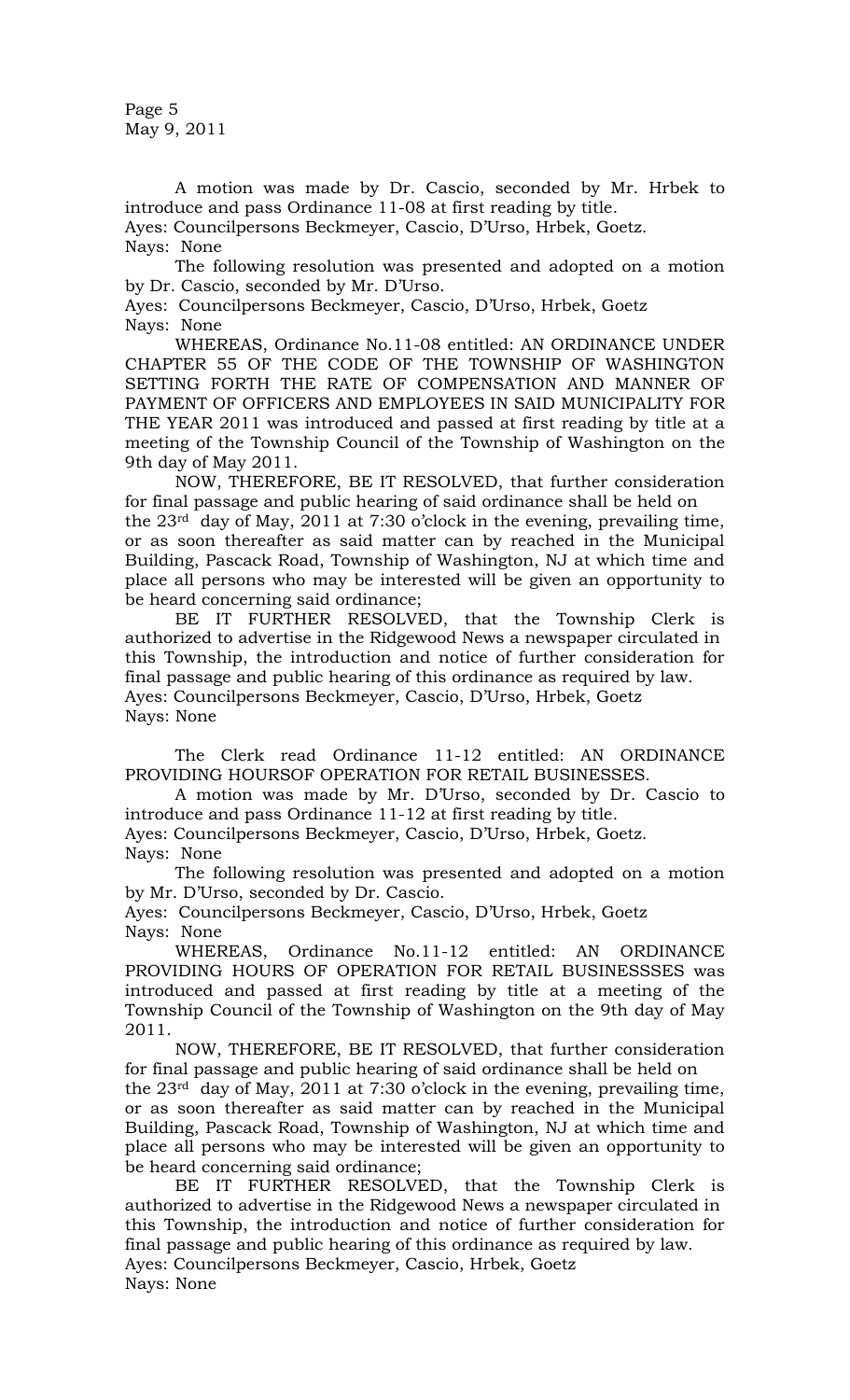Page 6 May 9, 2011

## **CONSENT AGENDA**

The Consent Agenda was presented and adopted on a motion by Mr. D'Urso, seconded by Dr. Cascio.

Ayes: Councilmen Beckmeyer, Cascio, D'Urso, Hrbek, Goetz. Nays: None.

WHEREAS, an overpayment was received for Block 3408, Lot 5, 636 Ridgewood Road, owner, Pura Milano for the 2nd quarter 2011. Payments were received on April 18, 2011 by Pura Milano and on April 20, 2011 by Bank of America. Homeowner has provided copy of cancelled check and:

WHEREAS, under the New Jersey Statute N.J.S.A. 54:3-27.2, overpayments must be refunded:

NOW THEREFORE, BE IT RESOLVED*,* by the Township Council of the Township of Washington, New Jersey that the Chief Financial Officer, Jacqueline Do, be authorized to issue a refund to:

> Pura Milano 235 West Passaic Street Rochelle Park, NJ 07662

REFUND: \$ 1,774.45

WHEREAS, Gail and John McNeill posted engineering escrow on premises known as Block 3208, lot 9, 2529 Cleveland Avenue; and

WHEREAS, Mr. and Mrs. McNeill are withdrawing their application as per their letter which is attached requesting the balance of the escrow money be refunded to them.

WHEREAS, there are no outstanding invoices due the Township Engineer as per telephone call to the engineer's secretary on Monday.

NOW, THEREFORE, BE IT RESOLVED, that the Township Treasurer of the Township of Washington is authorized to refund the balance of the escrow money in the amount of \$755.00 to the above.

WHEREAS, an emergent condition has arisen with respect to providing sufficient money for the payment as stated below and no adequate provision has been made in the 2011 Temporary Appropriations for the aforesaid purpose, and N.J.S. 40A:4-20 provides for the creation of an emergency temporary appropriation for the purpose above mentioned; and

WHEREAS, the total temporary budget resolutions adopted in the year 2011 pursuant to the provisions of Chapter 96, P.L. 1951 (N.J.S. 40 A:4-20) including this resolution total \$5,360,107.00 exclusive of debt service; and

NOW, THEREFORE BE IT RESOLVED that in accordance with the provisions of N.J.S.40AS:4-20;

An emergency temporary appropriation be and the same is hereby made for the following:

Liability Insurance  $$36,000.00$ 

Workmen's Compensation \$34,000.00

BE IT FURTHER RESOLVED, that a copy of this resolution be forwarded to the Director of the Division of Local Government Services.

WHEREAS, an emergent condition has arisen with respect to providing sufficient money for the payment as stated below and no adequate provision has been made in the 2011 Temporary Appropriations for the aforesaid purpose, and N.J.S. 40A:4-20 provides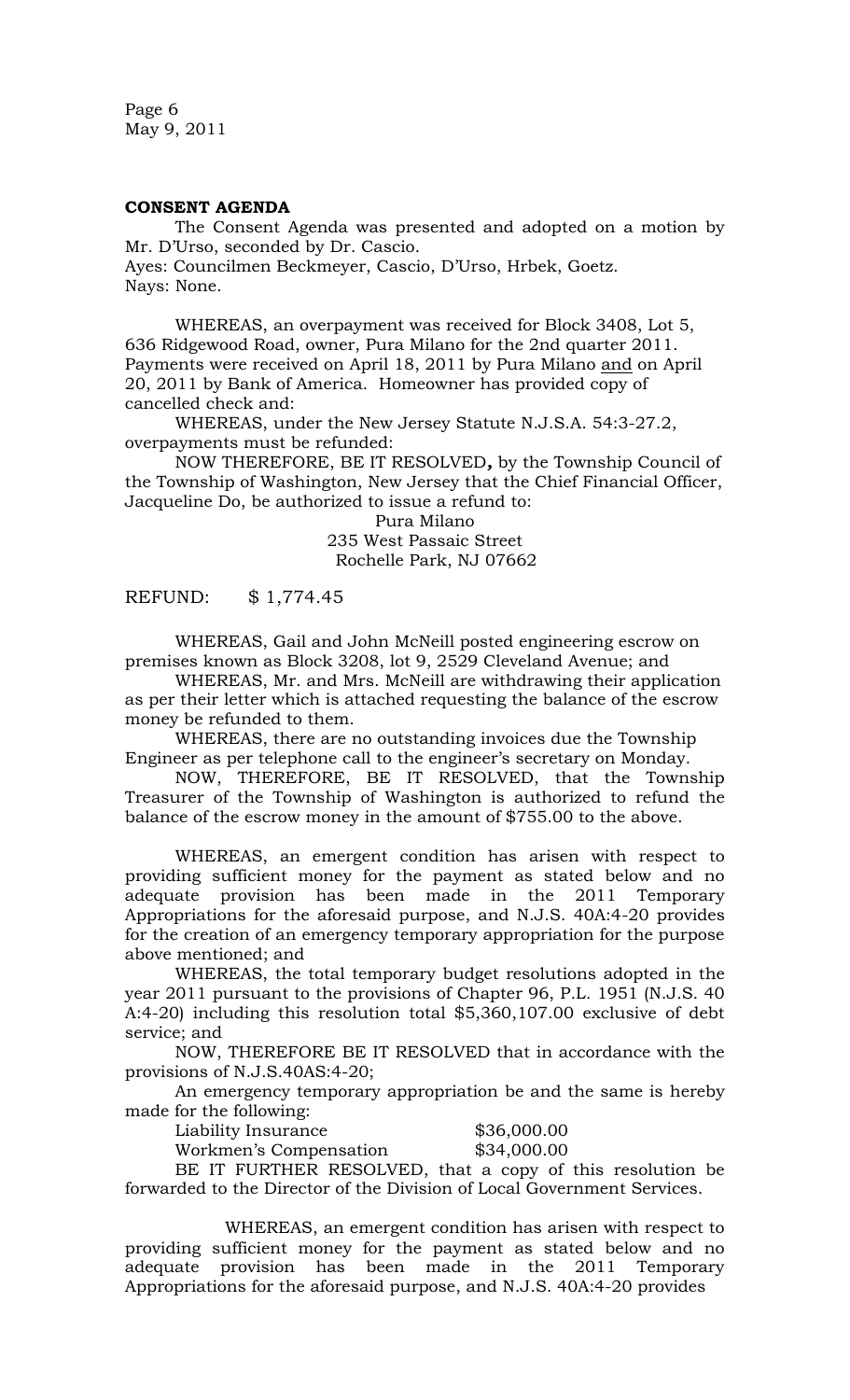Page 7 May 9, 2011

for the creation of an emergency temporary appropriation for the purpose above mentioned; and

WHEREAS, the total temporary budget resolutions adopted in the year 2011 pursuant to the provisions of Chapter 96, P.L. 1951 (N.J.S. 40 A:4-20) including this resolution total \$5,360,107.00 exclusive of debt service; and

NOW, THEREFORE BE IT RESOLVED that in accordance with the provisions of N.J.S.40AS:4-20;

An emergency temporary appropriation be and the same is hereby made for the following:

Police Settlement  $$37,500.00$ 

BE IT FURTHER RESOLVED, that a copy of this resolution be forwarded to the Director of the Division of Local Government Services.

WHEREAS, an emergent condition has arisen with respect to providing sufficient money for the payment as stated below and no adequate provision has been made in the 2011 Temporary Appropriations for the aforesaid purpose, and N.J.S. 40A:4-20 provides for the creation of an emergency temporary appropriation for the purpose above mentioned; and

WHEREAS, the total temporary budget resolutions adopted in the year 2011 pursuant to the provisions of Chapter 96, P.L. 1951 (N.J.S. 40 A:4-20) including this resolution total \$5,360,107.00 exclusive of debt service; and

NOW, THEREFORE BE IT RESOLVED that in accordance with the provisions of N.J.S.40AS:4-20;

An emergency temporary appropriation be and the same is hereby made for the following:

Board of Health Other Expense \$16,352.00 Dept of Finance Other Expense \$12,000.00 Memorial Day Parade  $$5,000.00$ 

BE IT FURTHER RESOLVED, that a copy of this resolution be forwarded to the Director of the Division of Local Government Services.

WHEREAS, an emergent condition has arisen with respect to providing sufficient money for the payment as stated below and no adequate provision has been made in the 2011 Temporary Appropriations for the aforesaid purpose, and N.J.S. 40A:4-20 provides for the creation of an emergency temporary appropriation for the purpose above mentioned; and

WHEREAS, the total temporary budget resolutions adopted in the year 2011 pursuant to the provisions of Chapter 96, P.L. 1951 (N.J.S. 40 A:4-20) including this resolution total \$5,360,107.00 exclusive of debt service; and

NOW, THEREFORE BE IT RESOLVED that in accordance with the provisions of N.J.S.40AS:4-20;

An emergency temporary appropriation be and the same is hereby made for the following:

| \$3,000.00 |
|------------|
|            |
| \$1,000.00 |
| \$2,000.00 |
|            |
|            |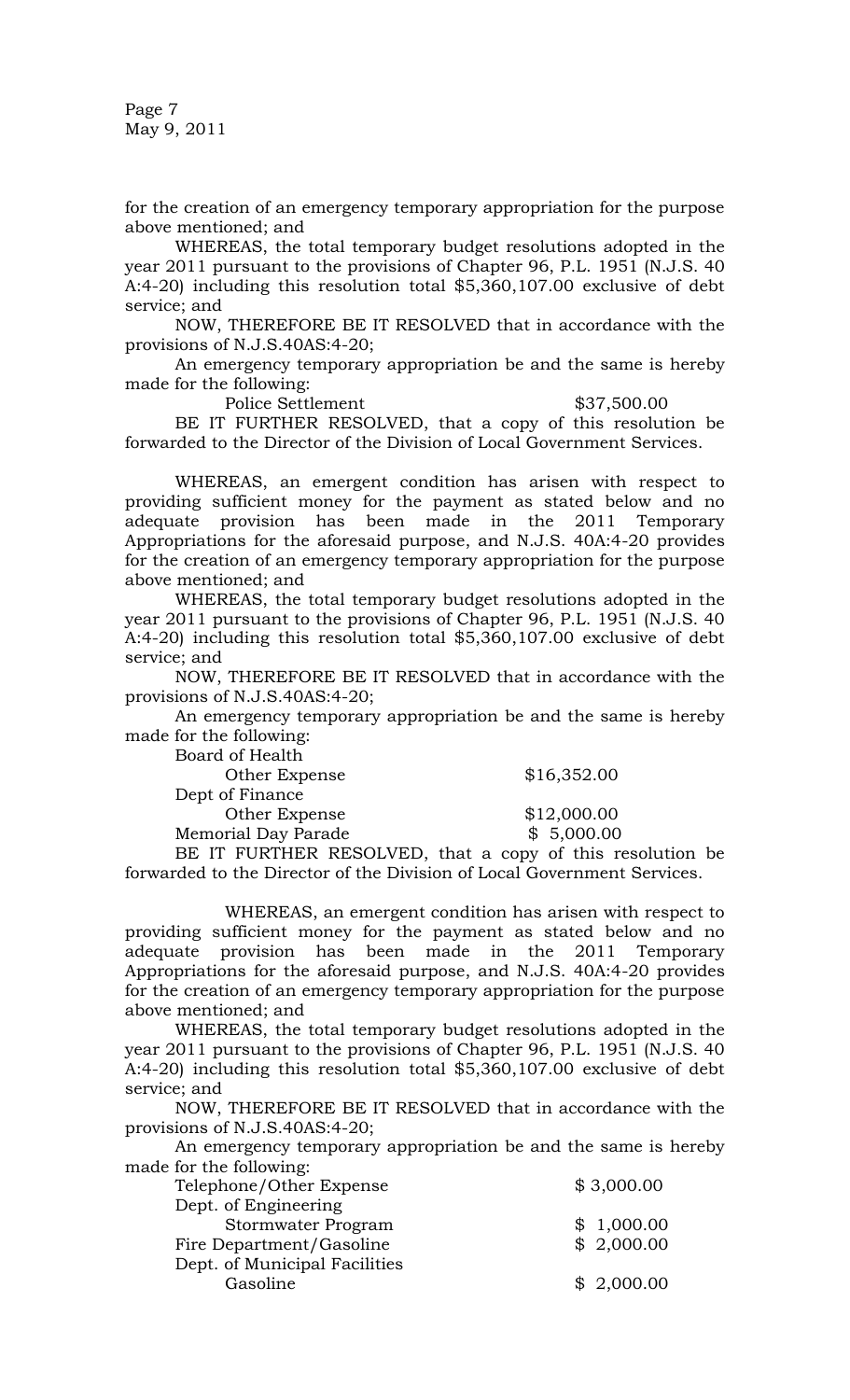BE IT FURTHER RESOLVED, that a copy of this resolution be forwarded to the Director of the Division of Local Government Services.

WHEREAS, the Legislature of the State of New Jersey adopted N.J.S.A. 5:17-1 et seq., finding that interscholastic and youth athletic programs play an important role in promoting the physical, social and emotional development of children; that it is essential for parents, coaches and officials to encourage youth athletes to embrace the values of good sportsmanship; and that adults involved in youth sports events should be models of good sportsmanship and should lead by example by demonstrating fairness, respect, and self-control; and

WHEREAS, the Governing Body of the Township of Washington agrees that it is essential that all coaches, umpires, parents, participants, and attendees, who are participating in or watching athletic programs, events or activities of the Recreation Department of the Township of Washington, or who are playing or watching any athletic program, event or activity upon any public property within the Township of Washington, shall conduct themselves with fairness, respect, and selfcontrol at all times;

WHEREAS, the Governing Body of the Township of Washington has resolved that each such coach, umpire, parent, participant, and attendee shall govern themselves in accordance with the following Code of Conduct;

NOW THEREFORE, BE IT RESOLVED by the Council of the Township of Washington as follows:

- A.All coaches, umpires, parents, participants, players, spectators, and attendees who participate in or watch athletic programs, events or activities of the Recreation Department of the Township of Washington, or who are playing or watching any athletic program, event or activity upon any public property owned by the Township of Washington, shall be responsible for his or her own words and actions, and each such person shall conform his or her behavior to the following Athletic Code of Conduct;
- 1. Each person shall demonstrate and encourage children to demonstrate fairness, and self-control at all times;
- 2. Each person shall treat and encourage children to treat any coach, umpire, parent, player, participant, official or any other attendee with respect, regardless of race, creed, color national origin, sexual orientation or ability.
- 3. Each person shall not engage in or encourage children in unsportsmanlike conduct or endanger the health, safety or well being any coach, umpire, parent, player, participant, official or any other attendee.
- 4. Each person shall not engage in, initiate, or encourage children in the use of profanity, verbal or physical threats or abuse, fights or scuffles aimed at any coach, umpire, parent, player, participant, official or any other attendee.
- 5. Each person shall not use nor permit his or her child(ren) to use or be under the influence of drugs, or alcohol while at a youth sports event or at Township property, and shall not attend, coach, officiate or participate in an athletic event or activity while under the influence of drugs, or alcohol.

 Everyone participating or watching must adhere to the above rules of conduct and hereby agree failing to conform to the Township of Washington Recreation Department's Athletic Code of Conduct, will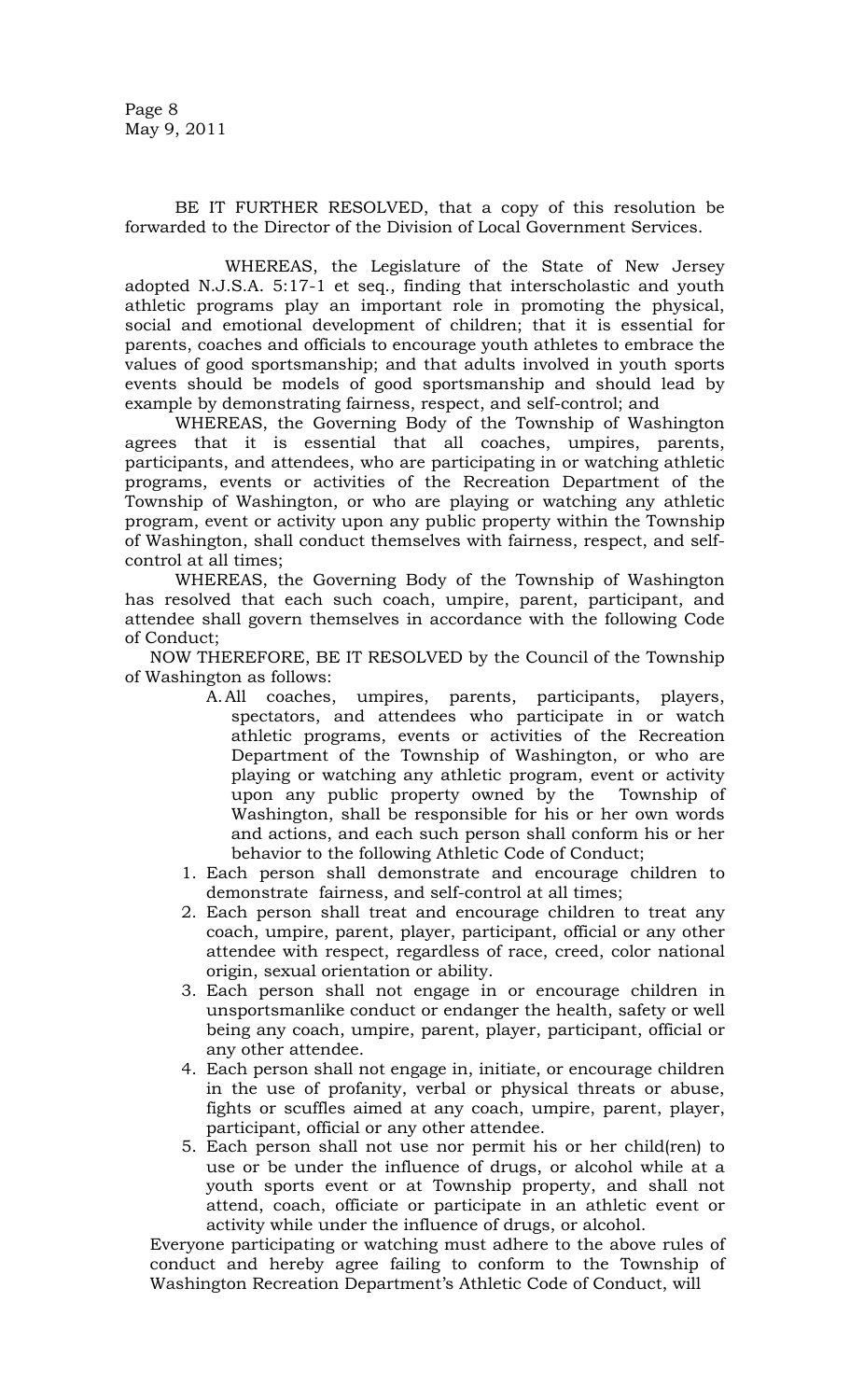be subject to disciplinary action, including but not limited to the following. It is understood that penalties may be imposed in any order or in any combination.

- 1. Verbal warning issued by the Recreation Director or by a properly-authorized league, organization.
- 2. Written warning issued by the Recreation Department, or by a properly authorized league, organization.
- 3. Suspension or immediate ejection from an athletic event or activity issued by the Recreation Department, or by a properlyauthorized league, organization.
- 4. Suspension from multiple athletic events or activities events issued by the Recreation Department, or by a properly-authorized league, organization.
- 5. Season suspension or multiple season suspension issued by the Recreation Department, or by a properly-authorized league, organization.
- A. The Township of Washington shall post this Athletic Code of Conduct on the Township website and at its athletic facilities.
- B. Nothing herein is intended to supersede any ordinance or statute imposing criminal or civil penalties. This Resolution shall be read in pari materia with other Township Ordinances.

WHEREAS, Senate Bill No. 1351 (hereinafter referred to as S-1351) would amend the Open Public Meetings Act, N.J.S.A. 10:4-6, et seq., to include many new requirements that are unnecessary to protect the public's interest in open and transparent government, and which would unduly burden municipalities; and,

WHEREAS, S-1351 would impose new procedural requirements on municipalities which will be time consuming and costly, at a time when municipalities are facing unprecedented financial constraints; and,

WHEREAS, S-1351 would impose new procedural requirements on municipalities that are impractical and wasteful, and which would result in longer meetings and less efficient governance; and,

WHEREAS, among the time consuming, costly, impractical and wasteful new requirements of S-1351 are the following:

A. new requirements pertaining to subcommittees, including notice of subcommittee meetings and the preparation of minutes, which would, among other things, necessitate additional administrative support for all meetings of subcommittees so that minutes can be prepared; and,

B. new requirement that agendas provide a description of all agenda items, including the names of the parties to and approximate dollar amounts of any contracts to be acted upon, which would increase preparation time for agendas; and,

C. new requirement that agendas include estimated starting times for the public portion of the meeting and the portion of the meeting from which the public is to be excluded, though this information would be purely speculative and unreliable; and,

D. new requirement that no public body be permitted to act upon or discuss a matter that is not listed on the agenda except in emergencies, which requirement would be impractical and unnecessarily inhibit the operations of municipal government, as it is often necessary for the effective and efficient administration of municipal governmental purposes to discuss or act on matters for which three business days' notice may not be possible; and this would effectively prevent discussion of items brought forward by the public; and,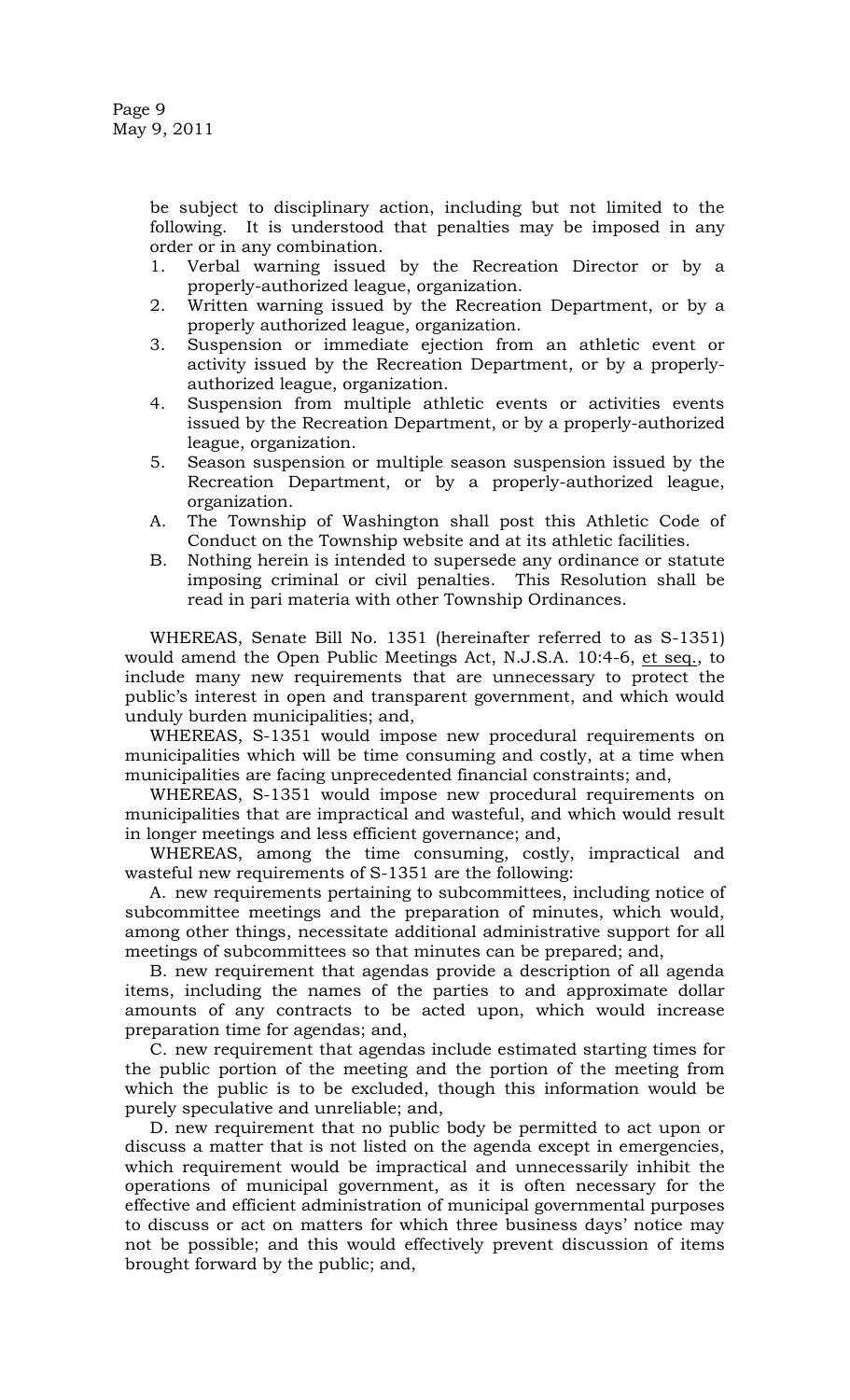E. new requirement that a public body provide for public comment on emergency items that are added to a meeting agenda, adding unnecessary and time-consuming process to meetings; and,

F. new requirement that a public body provide for public comment before taking final action on any matter at any meeting of at least three minutes per person, which requirement, as written, would result in an unworkable series of public comment periods on every action of the governing body, from appointments to resolutions to approval of minutes, thereby adding substantial time to every meeting of the public body; and,

G. new requirement eliminating attorney-client privilege as a basis for excluding the public from a portion of the meeting, which will inhibit the public body's ability to obtain needed legal advice, which is contrary to the public interest; and,

H. new requirement that public bodies be permitted to exclude the public from discussion of personnel matters only with the written consent of the potentially affected employee, thereby inhibiting the public body's ability to take necessary actions on personnel matters; and,

I. new requirements for more extensive minutes of public body meetings, such as the inclusion of each member's stated reasons for his or her actions or vote, the identity of each member of the public who spoke and a summary of what was said, which shall cause the preparation of minutes to be more time consuming and costly; and,

J. confusing new requirements pertaining to disclosure of recordings of meetings, including making recordings promptly available after meetings, and somehow incorporating such recordings with meeting minutes; and,

K. new requirements that minutes would include electronic communications concerning public business among an effective majority of the members that occurred prior to a meeting, which would be an unworkable and ineffective imposition on municipalities, and would purport to make pre-meeting communications somehow become part of the meeting itself, an unprecedented expansion of the meeting concept; and,

L. new requirements for maintaining on the municipal website schedules of meetings, agendas, notices of emergency meetings, minutes, resolutions and ordinance to the extent not already set forth in the minutes, and closed meetings resolutions, for a period of at least five years, which would result in additional costs for posting and maintaining website information;

WHEREAS, there is no justifiable basis for the imposition of the burdensome and cost generative provisions of S-1351; and,

WHEREAS, portions of S-1351 place financial, time, manpower and other burdens on municipalities at a time when municipalities are constrained to layoff municipal employees, impose furloughs, and reduce departmental budgets so that municipalities can meet strict CAP requirements even when revenues are decreased and operating costs continue to climb; and,

WHEREAS, the cost generative provisions of S-1351 are unfunded mandates that violate the "State Mandate, State Pay" amendment to the New Jersey Constitution;

NOW THEREFORE, BE IT RESOLVED that the Mayor and Council of the Township of Washington, County of Bergen, and State of New Jersey, for the reasons stated above, do hereby opposes Senate Bill No. 1351 in its current form, and urge the New Jersey State Senate and Assembly to oppose this Bill; and,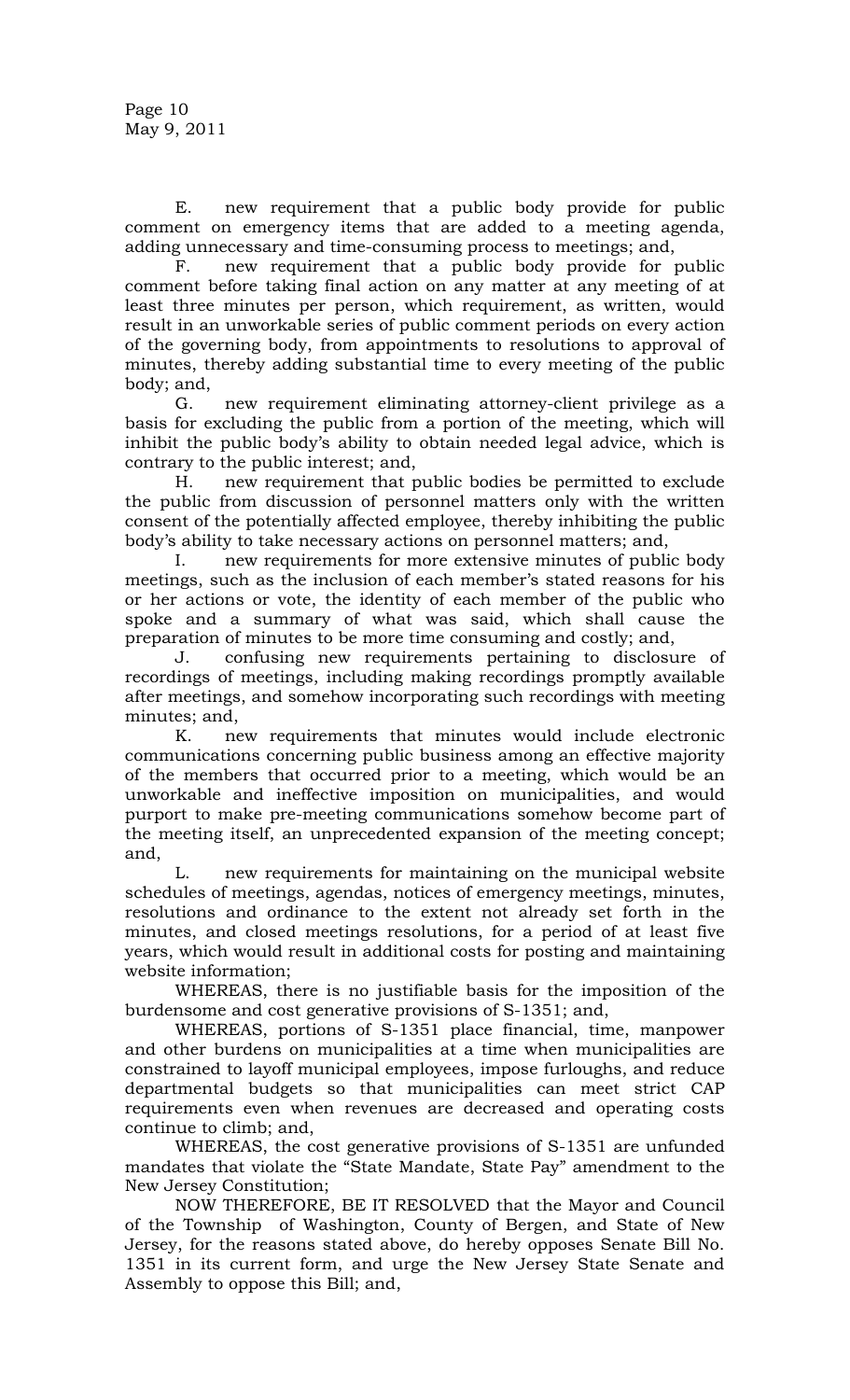Page 11 May 9, 2011

BE IT FURTHER RESOLVED that a copy of this resolution be forwarded to State Senator Loretta Weinberg, State Senator Stephen Sweeney, the members of the Senate and Budget Appropriations Committee, the legislators of the 39th State Legislative District, the New Jersey State League of Municipalities, and the Municipal Clerks' Association of New Jersey.

> \_\_\_\_\_\_\_\_\_\_\_\_\_\_\_\_\_\_\_\_\_\_\_\_\_\_\_\_\_\_\_\_\_\_\_\_ Mary Ann Ozment, Township Clerk

\_\_\_\_\_\_\_\_\_\_\_\_\_\_\_\_\_\_\_\_\_\_\_\_\_\_\_\_\_\_\_\_\_\_\_\_

Fred Goetz, Council President